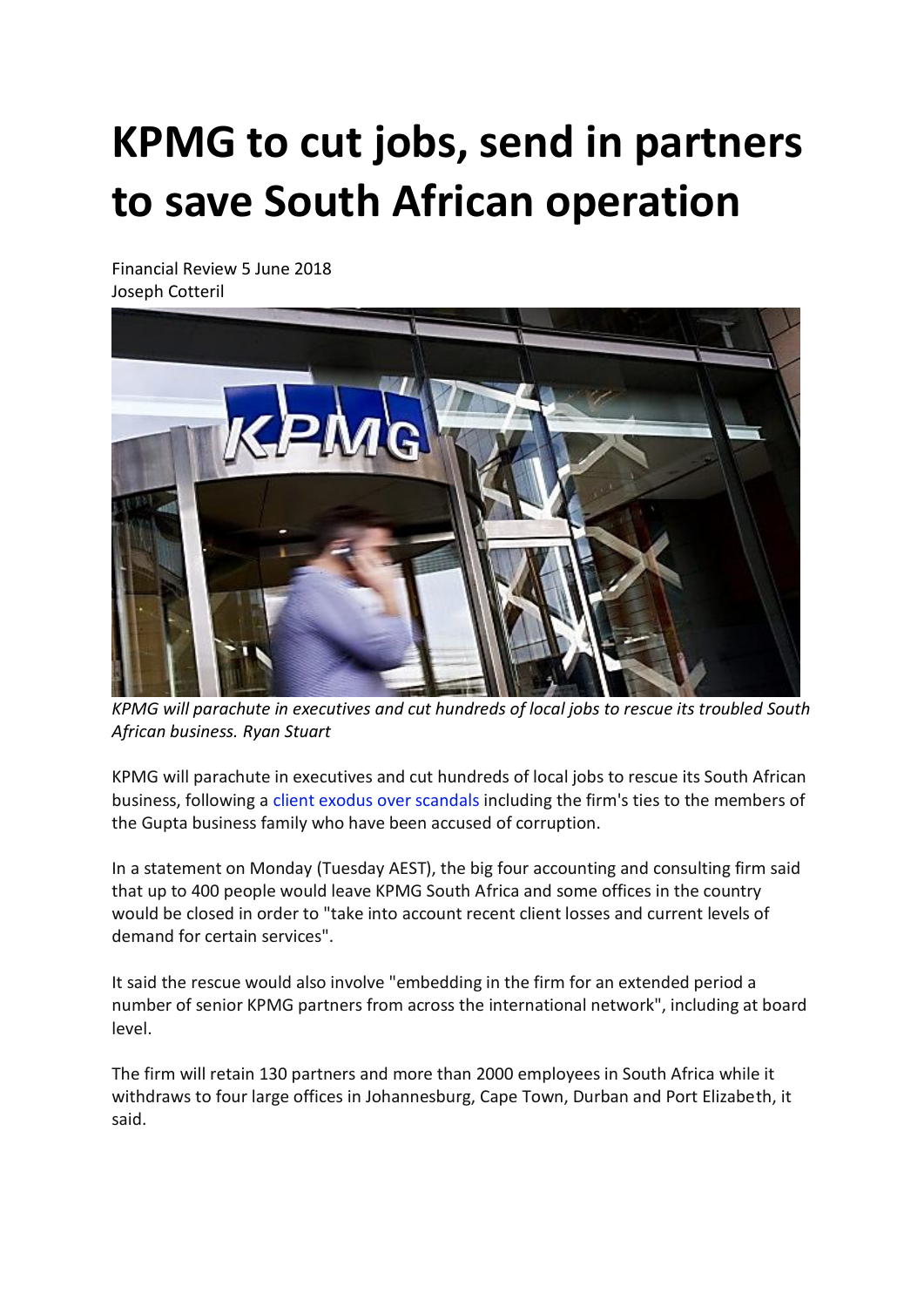The restructuring underlines the scale of the crisis confronting KPMG in South Africa, [where](http://www.afr.com/business/accounting/kpmg-loses-third-client-in-south-africa-20170919-gykw2t) it has lost [significant](http://www.afr.com/business/accounting/kpmg-loses-third-client-in-south-africa-20170919-gykw2t) clients including Barclays Africa and government institutions in recent months – part of the fallout from being embroiled in the broader furore over the Guptas, the biggest political scandal in South Africa's post-apartheid history.

## **Brand damage**

KPMG South Africa's chief [executive](http://www.afr.com/business/accounting/kpmgs-south-african-boss-quits-over-graft-probe-mckinsey-next-20170916-gyj07c) resigned, and several partners left last year as it apologised for work, including audits, for a company linked to alleged money-laundering by certain members of the Gupta family – who have been accused of controlling government business through their friendship with Jacob Zuma, the former president. Both the Guptas and Mr Zuma deny wrongdoing.

The India-born brothers left South Africa this year when the ruling African National Congress forced Mr Zuma to resign in favour of Cyril [Ramaphosa,](https://www.afr.com/news/politics/world/cyril-ramaphosa-sworn-in-as-president-as-south-africa-police-raid-gupta-home-20180215-h0w6dm) who has promised a fightback against corruption.

KPMG's domestic reputation has been battered further by the collapse of VBS, a mutual lender that it gave clean audits despite regulators finding subsequent evidence of irregularities.

"KPMG South Africa is an important part of our global firm," said Bill Thomas, KPMG International's chairman. The decision to embed executives was "evidence of the significant investment KPMG International is providing to help ensure KPMG South Africa can continue to focus on trust, quality and integrity", he added.

Regulators in the country are investigating KPMG over the Gupta audit work. Last week the firm resigned from the South African Institute of Chartered Accountants to avoid conflicts of interest over the probes.

## **'Difficult day'**

Nhlamu Dlomu, KPMG South Africa's chief executive, said the restructuring "is a difficult day for us" but after losing clients the firm "simply did not have the business for the employees we had".

Partners from KPMG International will take up positions on the South African unit's board and executive committee, as well as dealing with clients directly. The group also sent partners in the immediate wake of the Gupta scandal.

"We don't interpret this as a takeover" by KPMG International, but the executives and partners sent to South Africa "will stay until the job is done", Ms Dlomu said.

KPMG operations in other countries are also under pressure. In August the firm paid more than \$US6.2 million (\$8 million) to resolve a dispute over its audits of US company Miller Energy Resources.